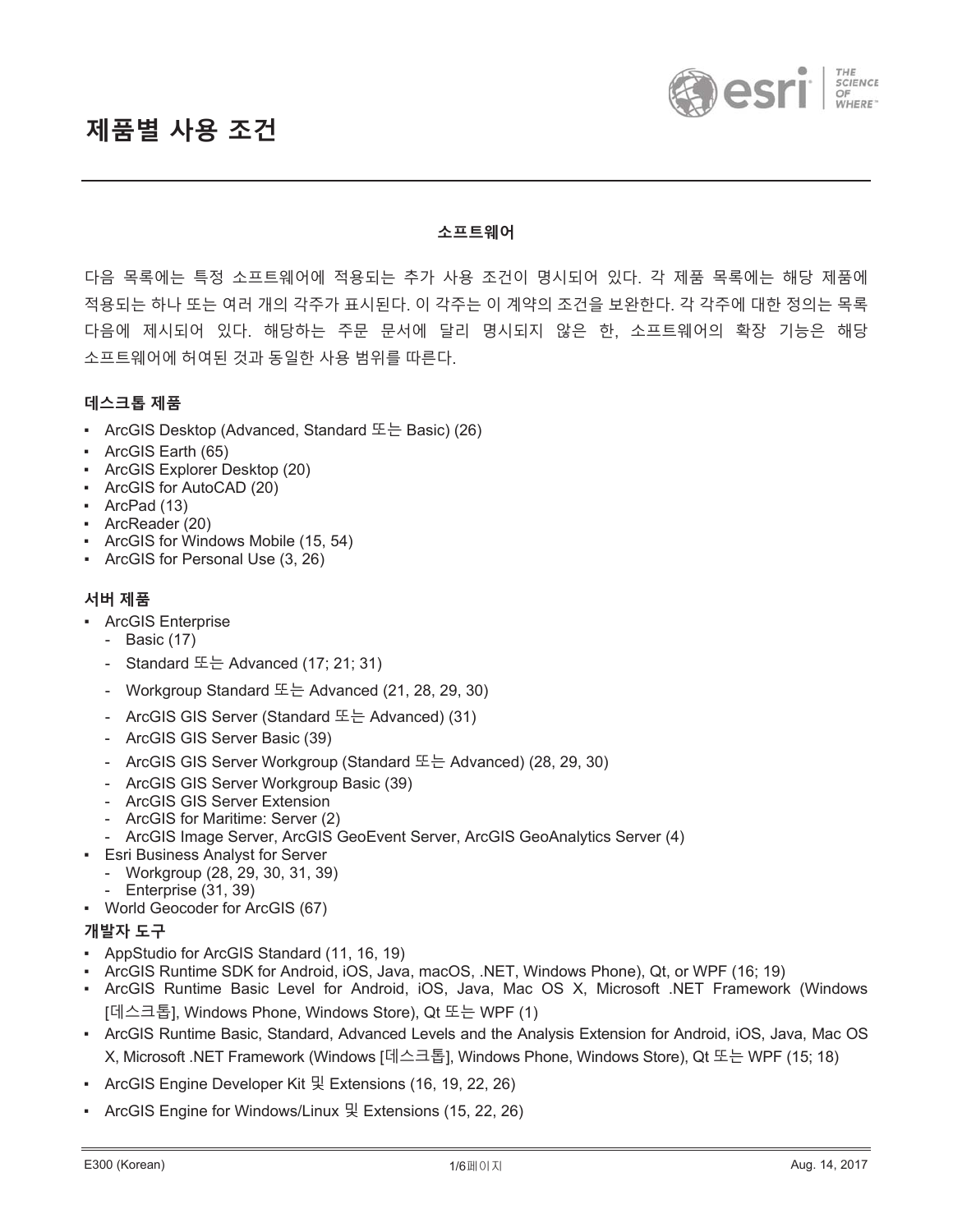- ArcGIS Web Mapping (ArcGIS API for JavaScript/HTML5, ArcGIS API for Flex, ArcGIS API for Microsoft Silverlight ૦ଡ) (15, 16, 64, 66)
- ƒ ArcGIS Developer Subscription (24, 26)
- **Esri File Geodatabase API(47)**

## **Mobile**

• Navigator for ArcGIS (14)

# 각주:

- 1. Direct Connect를 통해 Enterprise Geodatabase를 편집하는 데 사용할 수 없다.
- 2. 내비게이션 에 사용할 수 없다.
- 3. 개인용으로만 라이선스 허여됨.
- 4. ArcGIS Enterprise Workgroup과 함께 사용 시
	- 4 코어 서버 1개로 제한됨
	- 별도의 컴퓨터에 설치 가능.
- 5-10. 보류
	- 11. ArcGIS 표준용 AppStudio으로 작성된 애플리케이션에는 ArcGIS Runtime Standard Level 사용 조건이 적용된다.
	- 12. 보류
	- 13. 이중 사용 라이선스로 라이선스가 허여됨.
	- 14. 내비게이션 용도로 사용할 수 있다.
	- 15. 배포 라이센스로 라이센스가 허여됨.
	- 16. 고객은 SDK 또는 API를 사용하여 부가 가치형 애플리케이션을 만들고 최종 사용자가 수출 규정에 따라 금지되지 않은 어느 곳에서나 사용할 수 있는 라이선스를 허여할 수 있다.
	- 17. 고객은 본 제품과 함께 제공되는 Oracle JDBC Driver 또는 해당 설명서를 재배포해서는 안된다. 오라클은 본 계약의 제3자 수혜자입니다.
	- 18. 독립된 애플리케이션의 경우 배포 라이선스는 부가 가치형 애플리케이션별, 컴퓨터별로 한다.
	- 19. 라이선스는 인터넷 또는 서버 기반 부가 가치형 애플리케이션 개발에는 사용할 수 없다.
	- 20. 재배포 라이선스로 라이선스가 허여됨.
	- 21. 고객은 고객의 기명 사용자가 사용할 부가 가치형 애플리케이션을 만들 수 있다. 고객은 (i) 부가 가치형 애플리케이션에 기명 사용자 자격증명을 포함시키거나 (ii) 부가 가치형 애플리케이션에 앱 로그인 자격증명을 포함시키거나 사용할 수 없다. 고객은 (a) 고유하고 개별적인 기명 사용자 로그인 자격증명을 사용하여 자격증명이나 (b) 액세스 권한이 없는 부가 가치형 애플리케이션에 대한 공용 액세스를 허용할 수 있다.
	- 22. a. 최종 사용자는 ArcGIS Engine 애플리케이션을 한 대(1)의 컴퓨터에서 실행할 수 있는 권리를 취득하기 ࡢଥ ArcGIS Engine for Windows/Linux Software ӖЕ ̛ ArcGIS Desktop Software (Basic, Standard 또는 Advanced)에 대한 라이선스를 취득해야 한다.
		- b. ArcGIS Engine Runtime 익스텐션은 ArcGIS Engine 부가 가치형 애플리케이션을 구동하기 위하여 ArcGIS Desktop 소프트웨어와 결합하여 사용할 수 없다. 사용자 한 명이 본인이 사용할 목적으로 컴퓨터 1대에 ArcGIS Engine 부가 가치형 애플리케이션을 여러 개 설치할 수 있다.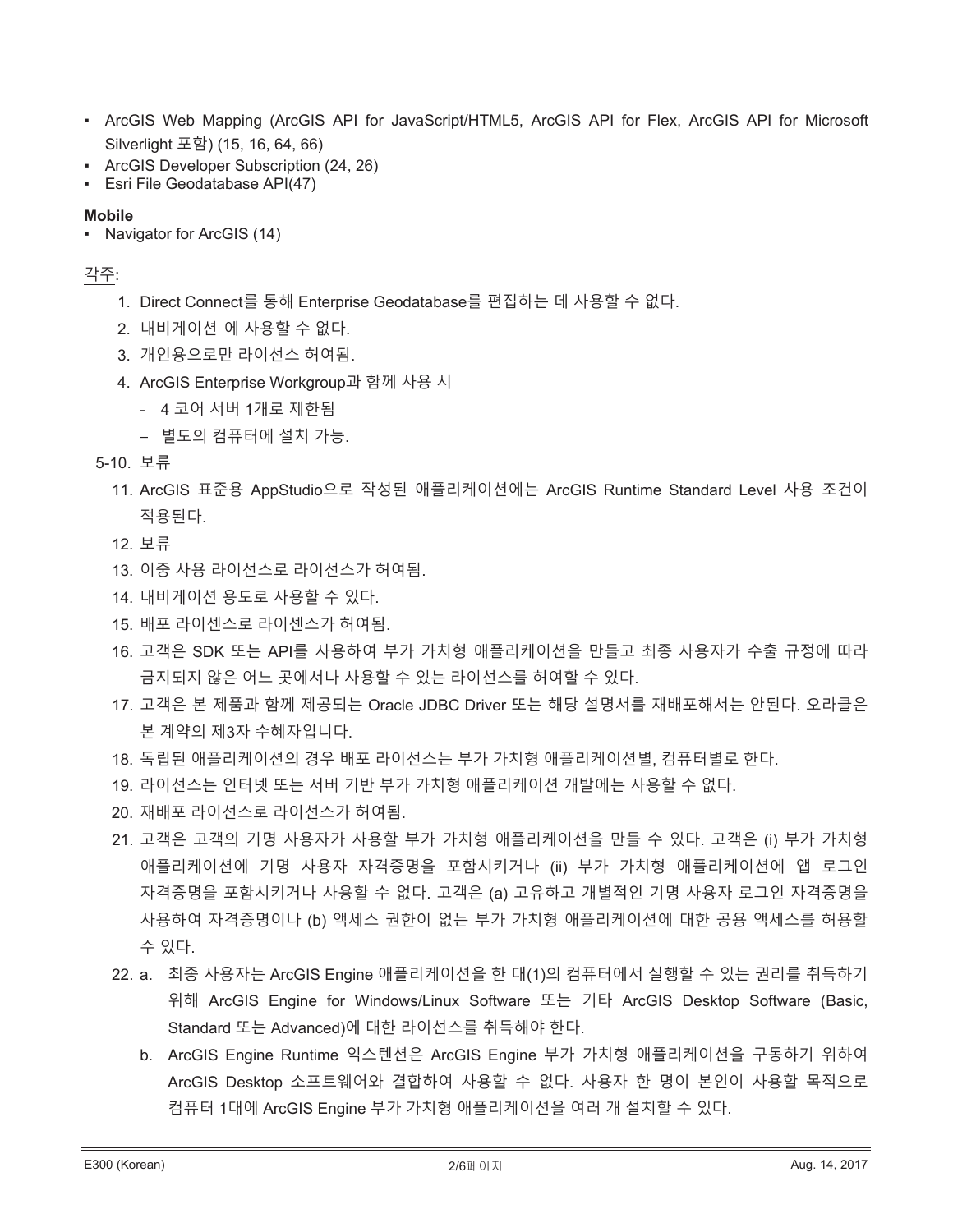23. 보류

- 24. EDN 소프트웨어는 프로토타입 부가 가치형 애플리케이션의 개발, 시험 및 시연과 맵 캐시 생성을 위한 경우에 한하여 사용할 수 있다. 고객은 부가 가치형 애플리케이션과 맵 캐시를 ArcGIS Enterprise 스테이징 서버 라이선스와 배포 서버 라이선스로 사용할 수 있다. 소프트웨어 및 데이터는 Builder 또는 그 이상의 플랜을 구독하는 ArcGIS Developer 구독자가 사용할 수 있도록 여러 대의 컴퓨터에 설치할 수 있다. 기타 모든 소프트웨어는 단일 사용자 라이선스가 허여된다.
- 25. 보류
- 26. 지오데이터베이스는 고객 데이터 10 기가바이트로 제한된다.
- 27. 보류
- 28. ArcGIS Enterprise Workgroup 또는 ArcGIS GIS Server Workgroup 애플리케이션 이외의 애플리케이션 사용은 동시 최종 사용자 10명으로 제한된다. 이 제한은 ArcGIS Enterprise Workgroup 또는 ArcGIS GIS Server Workgroup 지오데이터베이스에 직접 연결된 ArcGIS Desktop 소프트웨어, ArcGIS Engine 소프트웨어 및 제3자 애플리케이션의 사용을 포함한다. 웹 애플리케이션으로부터의 연결 수는 제한이 없다.
- 29. 소프트웨어는 SQL Server Express의 지원 버전에서만 사용할 수 있다. 지원 버전은 Esri 웹 사이트 중 제품에 대한 시스템 요구 사항과 함께 제시되어 있다.
- 30. 사용은 최대 10기가바이트의 고객 데이터로 제한된다.
- 31. 장애대비 라이선스가 포함된다.
- 32. 보류.
- 33-38 보류
	- 39. ArcGIS GIS Server에 포함된 편집 기능은 ArcGIS GIS Server Basic 및 ArcGIS GIS Server Workgroup  $B$ asic과 함께 사용할 수 없다.
- 40-46. 보류.
	- 47. 고객은 Esri File Geodatabase API를 사용하는 부가 가치형 애플리케이션을 개발하여 고객의 최종 사용자에게 배포할 수 있다.
- 48-53. 보류.
	- 54. ArcGIS for Windows Mobile Deployments는 ArcGIS for Server Enterprise (Advanced 또는 Standard), ArcGIS Enterprise Workgroup (Advanced), ArcGIS Desktop (Advanced, Standard 또는 Basic) 및 ArcGIS Engine 부가 가치형 애플리케이션과 함께 사용하기 위해 라이선스가 허여된다.
- 55-63. 보류
	- 64. 웹 배포용 부가 가치형 애플리케이션은 반드시 다른 Esri 제품과 병행하여 사용해야 한다. 부가 가치형 애플리케이션을 항상 다른 Esri 제품과 병행하여 사용하는 한, 부가 가치형 애플리케이션과 병행하여 제3자 기술도 사용할 수 있다.
	- 65. 다른 Esri 제품과 병행하여 사용할 때에만 사용할 수 있다. ArcGIS Earth를 항상 다른 Esri 제품과 병행하여 사용하는 한, ArcGIS Earth와 병행하여 제3자 기술도 사용할 수 있다.
	- 66. 데스크톱 애플리케이션의 경우 사용자 기관별로 라이선스가 적용된다. 이 라이선스의 목적상, *사용자* 기관은 일차적으로 등록된 고유 도메인 식별자에 해당한다. *도메인*은 도메인 이름 등록 기관에 등록한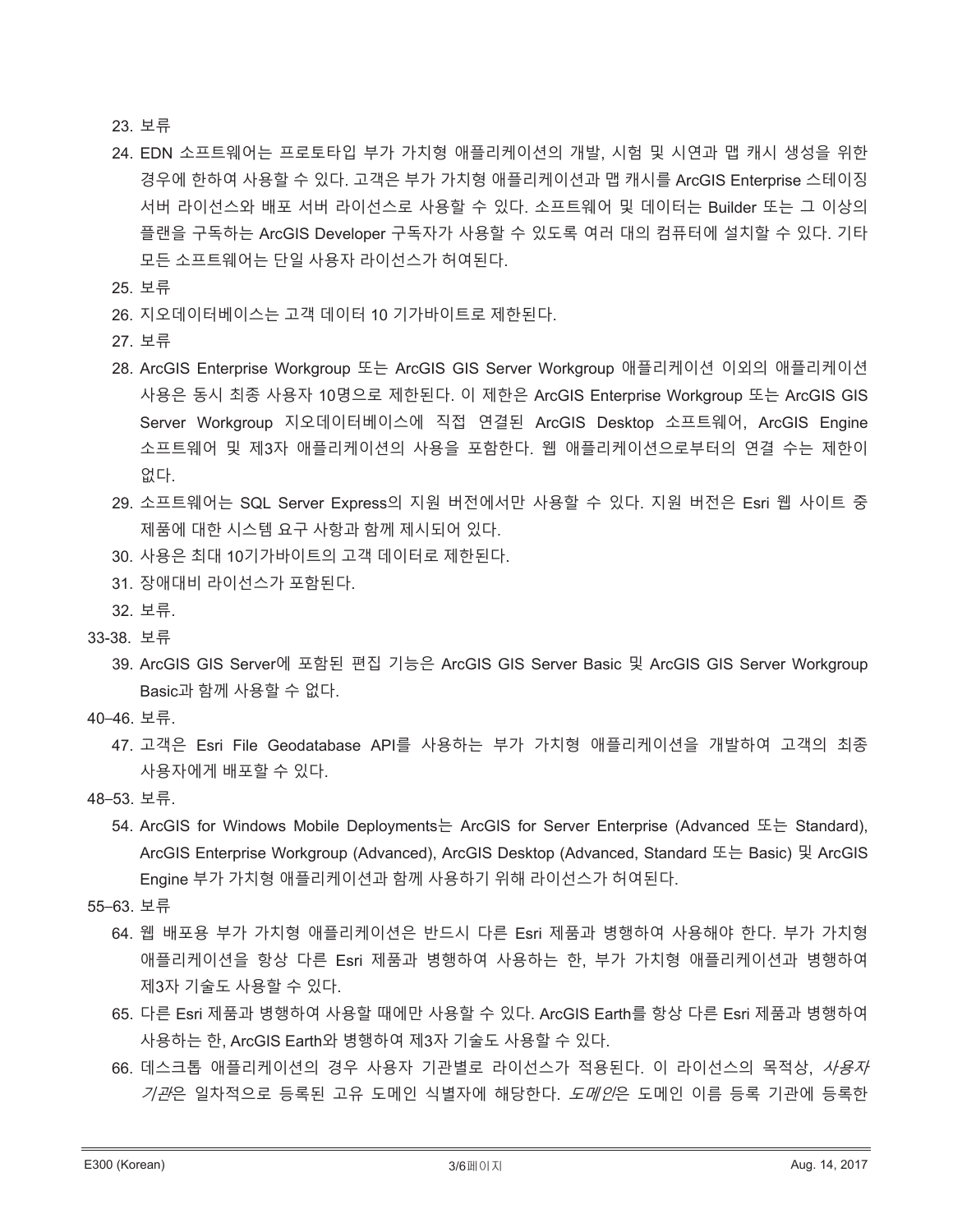인터넷 도메인 이름이다. 예를 들어, example.com에서 example.com은 등록된 고유의 도메인 식별자이다. 마찬가지로, xx가 등록된 국가코드인 example.com.xx에서 example.com.xx는 등록된 고유 도메인 식별자이다. 데스크톱 애플리케이션은 일차적으로 등록된 고유 도메인 식별자를 가진 사용자 기관의 모든 직원이 사용할 수 있다. 사용자 기관에서 작성하고 배포할 수 있는 애플리케이션 수는 제한이 없다.

67. 연간 구독 기간당 지오코드는 250,000,000개로 제한된다.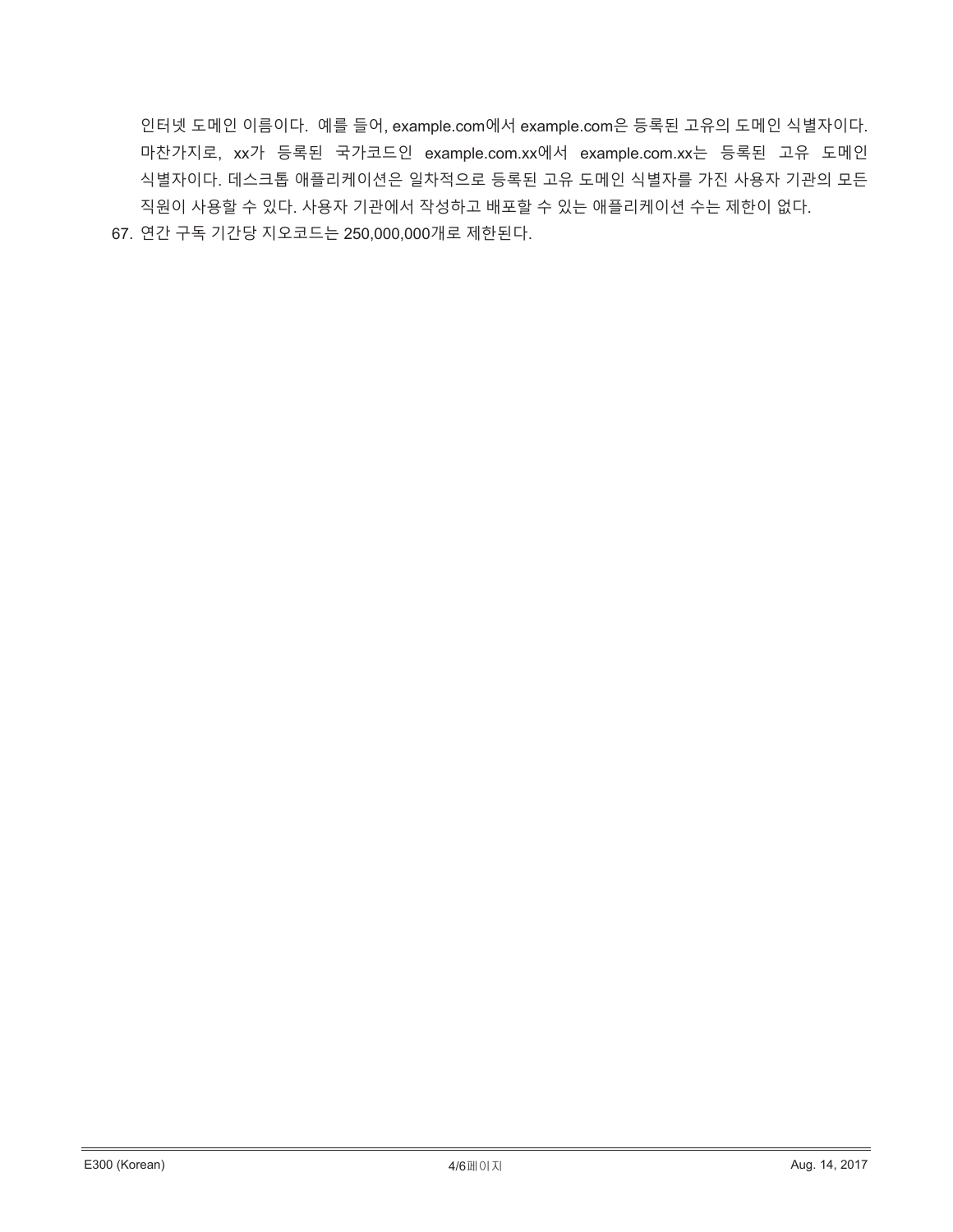#### **Online Services**

다음 목록에는 특정 Online Services에 적용되는 추가 사용 조건이 명시되어 있다. 각 제품 목록에는 해당 제품에 적용되는 하나 또는 여러 개의 각주가 표시된다. 각 각주에 대한 정의는 목록 다음에 제시되어 있다. 해당하는 주문 문서에 달리 명시되지 않은 한, 소프트웨어의 확장 기능은 해당 소프트웨어에 허여된 것과 동일한 사용 범위를 따른다.

- ArcGIS Online Developer Deployment 구독은 다음과 같은 여러 판매 프로그램을 통해 이용할 수 있다.
	- 상용 판매, 기업 계약, 정부 프로그램
		- + 무료 구독 (1, 9, 10, 13, 16)
		- + 유료 구독 (1, 9, 10, 11, 13)
	- 교육 프로그램(무료 또는 유료 구독) (1, 3, 4, 5, 6, 9, 10, 13, 16)
	- NGO/NPO, 언론/미디어 프로그램(무료 또는 유료 구독) (1, 3, 4, 5, 6, 9, 10, 13, 16)
- ArcGIS Online 구독은 다음과 같은 여러 판매 프로그램을 통해 이용할 수 있다.
	- 상용 판매, EA, 정부 프로그램 (1, 2, 3, 11, 12, 14, 17)
	- 교육 프로그램 (1, 2, 14, 16, 17)
	- 비영리 프로그램 (1, 2, 14, 16, 17)
- Public Plan
	- 상용 판매, 기업 계약, 정부 프로그램, NGO/NPO, 언론/미디어 프로그램 (1, 4, 5, 6, 7, 9, 10, 15, 16)
	- 교육 프로그램 (1, 4, 5, 6, 7, 9, 10, 15, 16)

각주:

- 1. 고객은 ArcGIS Online 구독 없이 전세계 지오코딩 서비스에서 생성된 지오코딩 결과를 저장할 수 없다. 고객은 Infographics 서비스를 통해 액세스 가능한 데이터를 표시 목적으로만 사용할 수 있으며 이 서비스를 통해 액세스할 수 있는 데이터를 저장할 수는 없다.
- 2. 고객 기관의 비즈니스 목적으로 사용할 수 있다.
- 3. 고객 기관을 위한 개발 및 테스트 목적으로 사용할 수 있다.
- 4. 교육 기관에서 지도 목적으로 사용할 수 있다.
- 5. 자격을 갖춘 고객의 NGO/NPO 기관을 위해 사용할 수 있다.
- 6. 언론 또는 미디어 기관을 위해 사용할 수 있다.
- 7. 개인 용도로 사용할 수 있다.
- 8. 보류
- 9. 고객은 공유 도구를 사용하는 공개적인 공유를 통해서만 제3자가 부가 가치형 애플리케이션 사용하도록 허용할 수 있다. 고객이 교육 목적으로만 부가 가치형 애플리케이션을 사용하는 교육 기관, 자격을 갖춘 NGO/NPO 단체 또는 미디어 또는 언론 단체가 아닌 경우 고객은 자체 업무용으로 부가 가치형 애플리케이션을 구동하기 위해 이 구독을 사용할 수 없다.
- 10. 고객은 개인 그룹을 만들거나 개인 그룹에 참여할 수 없다.
- 11. 고객은 부가 가치형 애플리케이션을 제3자에게 유료로 제공할 수 있다.
- 12. 고객은 이 구독을 사용하여 개인 그룹을 만들거나 개인 그룹에 참여할 수 있다.